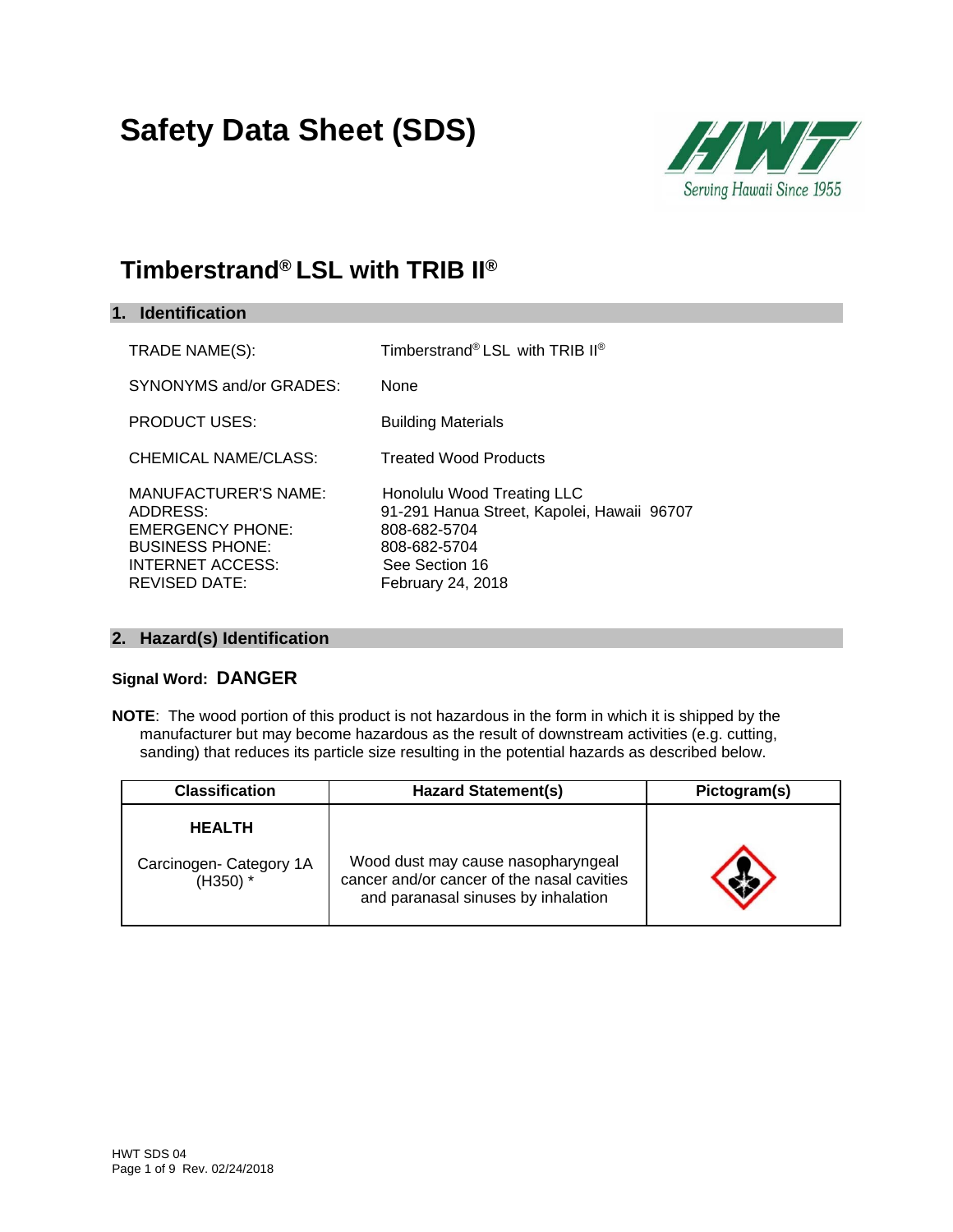#### **2. Hazard(s) Identification (cont'd.)**

| Skin Irritation<br>Category 2<br>(H315)                                                    | May cause skin irritation                                                                                                                        |      |
|--------------------------------------------------------------------------------------------|--------------------------------------------------------------------------------------------------------------------------------------------------|------|
| Specific Target Organ<br><b>Toxicity-Single</b><br>Exposure (STOT)<br>Category-3<br>(H335) | May cause respiratory irritation                                                                                                                 |      |
| <b>Skin Sensitization</b><br>Category 1<br>(H317)                                          | May cause an allergic skin reaction                                                                                                              |      |
| Eye Irritation<br>Category 2B<br>(H320)                                                    | Causes eye irritation                                                                                                                            | None |
| <b>Combustible Dust</b><br>(OSHA Defined Hazard)                                           | If converted to small particles during further<br>processing, handling, or by other means,<br>may form combustible dust concentrations<br>in air | None |

**\***Hazard codes (GHS)

| HMIS Rating (Scale 0-4):        | Health = $2^*$ | Fire = $1$ | <b>Physical Hazard =</b> |  |
|---------------------------------|----------------|------------|--------------------------|--|
| <b>NFPA Rating (Scale 0-4):</b> | Health $=$     | Fire = $1$ | <b>Reactivity = 0</b>    |  |

#### **Precautionary Statement(s):**

Prevention Statements:

P201: Obtain special instructions before use.

P202: Do not handle until all safety precautions have been read and understood.

P260, P261: Avoid breathing dust.

P270: Do not eat, drink or smoke when using this product.

P280, 285: Wear appropriate protective equipment for eye and skin exposure. In case of inadequate ventilation wear an approved respirator suitable for conditions of use.

P362, P363: Take off contaminated clothing and wash before reuse.

Response Statements:

P304, P340: If inhaled and breathing becomes difficult, remove person to fresh air and keep comfortable for breathing**.** 

P308, P313: If experiencing respiratory symptoms, following removal to fresh air, call a doctor or other qualified medical professional.

P313: If skin irritation or rash occurs get medical advice/attention.

P352, P264: If on skin wash with plenty of soap and water.

P338, P351: If in eyes, rinse cautiously for several minutes. Remove contact lenses if present and easy to do so.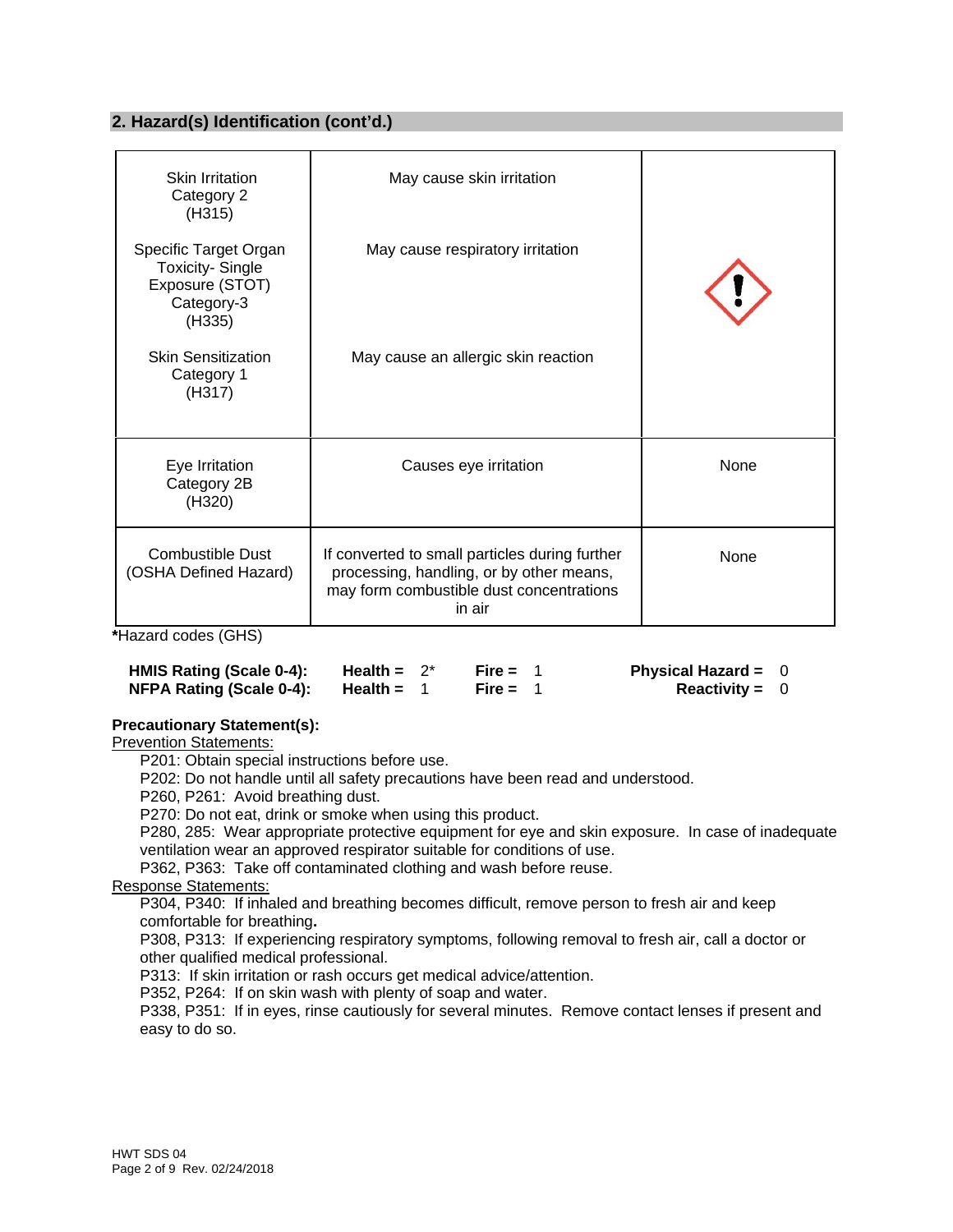#### **2. Hazard(s) Identification (cont'd.)**

Disposal:

P501: Dispose of in accordance with Federal, state and local regulations **Ingredients of Unknown Acute Toxicity (>1%):** NAP

#### **3. Composition/ Information on Ingredients**

| <b>Ingredients</b>                                             | CAS#          | $Wt.$ % |
|----------------------------------------------------------------|---------------|---------|
| Wood (wood dust, softwood or hardwood)                         | None assigned | 94-96   |
| Polymeric Diphenylmethane Diisocyanate<br>$[C_6H_3(NCO)CH_2]n$ | 101-58-8      | $3-6$   |
| Distillates, petroleum, hydrotreated light**                   | 64742-47-8    | <1-8    |
| Paraffin Wax                                                   | 8002-74-2     |         |

\*\*Distillates will dissipate over time following the treating process leaving residues of permethrin, 3-iodo-2 propynyl butyl carbamate and other proprietary wood treating chemicals in concentrations <1% (wt.%).

#### **4. First Aid Measures**

- **Inhalation:** Remove to fresh air if respiratory symptoms are experienced. Seek medical help if persistent irritation, severe coughing, breathing difficulty or other serious symptoms occur.
- **Eye Contact:** Treat dust in eye as a foreign object. Flush with water to remove dust particles. Remove contact lenses if present and easy to do so. Avoid touching or rubbing eyes to avoid further irritation or injury. Seek medical help if irritation persists.
- **Skin Contact:** Product dust can elicit contact dermatitis. Seek medical help if rash, irritation or dermatitis persists.
- **Skin Absorption:** Not known to be absorbed through the skin.

**Ingestion:** Not applicable under normal use.

**Symptoms or Effects:** 

- Acute Symptoms/Effects Product dust may cause mechanical irritation of the eyes and respiratory system. Dust can cause physical obstructions in the nasal passages, resulting in dryness of nose, dry cough, and sneezing. May cause an allergic skin reaction, dermatitis and rash.
- Delayed Symptoms/Effects Unique delayed effects are not anticipated after exposure. See Section 11 for additional information on chronic effects.

#### **5. Fire-fighting Measures**

**Extinguishing Media and Restrictions:** Water, carbon dioxide, dry powder and sand.

**Specific Hazards, Anticipated Combustion Products:** Natural decomposition of organic materials such as wood may produce toxic gases and an oxygen deficient atmosphere in enclosed or poorly ventilated areas. Thermal decomposition (i.e. smoldering, burning) can release carbon monoxide, oxides of nitrogen, carbon dioxide, aliphatic aldehydes including aldehydes, resin acids, iodine, terpenes and polycyclic aromatic hydrocarbons and other toxic gases.

**Autoignition Temperature:** Variable [typically 400°-500°F (204°-260°C)]

**Special Firefighting Equipment/Procedures:** No special equipment anticipated. Beware of potential combustible dust explosion hazard.

**Unusual Fire and Explosion Hazards:** Depending on moisture content, particle diameter and concentration, product dust may pose a flash fire or deflagration hazard. If suspended in air in an enclosure or container and ignited, an explosion may occur due to the development of internal pressure causing rupture. An airborne concentration of 40 grams (40,000 mg) of dust per cubic meter of air is often used as the Minimum Explosible Concentration (MEC) for wood dusts. Conduct regular housekeeping inspections and cleaning to prevent excessive dust accumulations. Design and maintain control equipment to minimize fugitive combustible dust emissions. Ensure that ventilation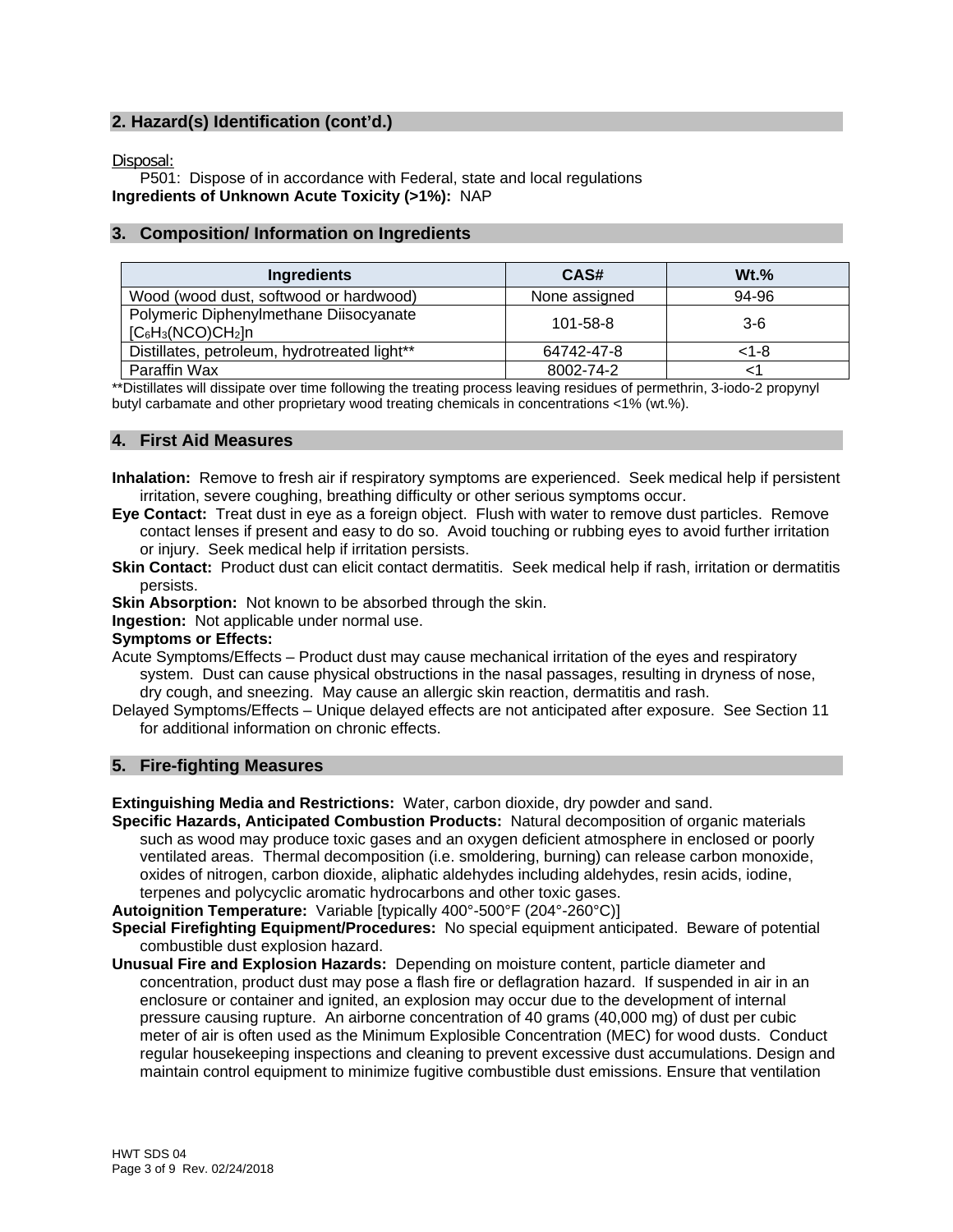#### **5. Fire Fighting Measures (cont'd.)**

systems are operating properly to capture, transport and contain combustible dust while controlling ignition sources. Reference NFPA 652 "Standard on the Fundamentals of Combustible Dust".

#### **6. Accidental Release Measures**

**Steps to be taken in case Material Is Released or Spilled:** Sweep or vacuum up for recovery and disposal. Avoid creating dusty conditions whenever feasible. Maintain good housekeeping to avoid accumulation of product dust on exposed surfaces. Use approved filtering facepiece respirator ("dust mask") or higher levels of respiratory protection as indicated and goggles where ventilation is not possible and exposure limits may be exceeded or for additional worker comfort.

#### **7. Handling and Storage**

**Precautions to be taken in Handling and Storage:** Dried product dust may pose a combustible dust hazard. Keep away from ignition sources. Avoid eye contact. Avoid prolonged or repeated contact with skin. Avoid prolonged or repeated breathing of product dust. Store in well-ventilated, cool, dry place away from open flame.

#### **8. Exposure Control Measures/Personal Protection**

| Ingredient(s)                              | <b>Agency</b>               | <b>Exposure Limit(s)</b>                              | <b>Comments</b>                        |
|--------------------------------------------|-----------------------------|-------------------------------------------------------|----------------------------------------|
| Wood (wood dust, softwood or<br>hardwood)  | <b>OSHA</b>                 | PEL-TWA 15 $mg/m3$<br>(see footnote A below)          | Total Dust (PNOR)                      |
|                                            | <b>OSHA</b>                 | PEL-TWA 5 $mg/m3$ (see<br>footnote A below)           | Respirable dust<br>fraction (PNOR)     |
|                                            | <b>ACGIH</b>                | TLV-TWA 1 $mg/m3$                                     | Inhalable fraction                     |
| Polymeric Diphenylmethane                  | <b>OSHA</b>                 | None                                                  |                                        |
| Diisocyanate <sup>B</sup>                  | <b>ACGIH</b>                | None                                                  |                                        |
| Distillates, petroleum, hydrotreated light | <b>OSHA</b>                 | PEL-TWA None                                          | Total hydrocarbon                      |
|                                            | <b>ACGIH</b>                | TLV-TWA 200 mg/m <sup>3</sup>                         | Vapor-8 hours                          |
| Paraffin wax                               | <b>OSHA</b><br><b>ACGIH</b> | PEL-TWA<br>2 mg/m $3$<br>2 mg/m $3$<br><b>TLV-TWA</b> | Paraffin wax fume<br>Paraffin wax fume |

#### **Exposure Limits/Guidelines:**

A In AFL-CIO v OSHA, 965 F. 2d 962 (11th Cir. 1992), the Court overturned OSHA's 1989 Air Contaminants Rule, including the specific PEL's for wood dust that OSHA had established at that time. The 1989 vacated PEL's were: 5 mg/m<sup>3</sup> PEL-TWA and 10 mg/m<sup>3</sup> STEL (15 min), all softwood and hardwood except Western Red Cedar. Wood dust is now regulated by OSHA as "Particulates Not Otherwise Regulated" (PNOR), which is also referred to as "nuisance dust". However, some states have regulated wood dust PEL's in their state plans. Additionally, OSHA indicated that it may cite employers under the OSH Act general duty clause in appropriate circumstances. **<sup>B</sup>**This ingredient is the polymerized form of MDI resin.

#### **Ventilation:**

LOCAL EXHAUST – Provide local exhaust as needed so that exposure limits are met. Ventilation to control dust should be considered where potential explosive concentrations and ignition sources are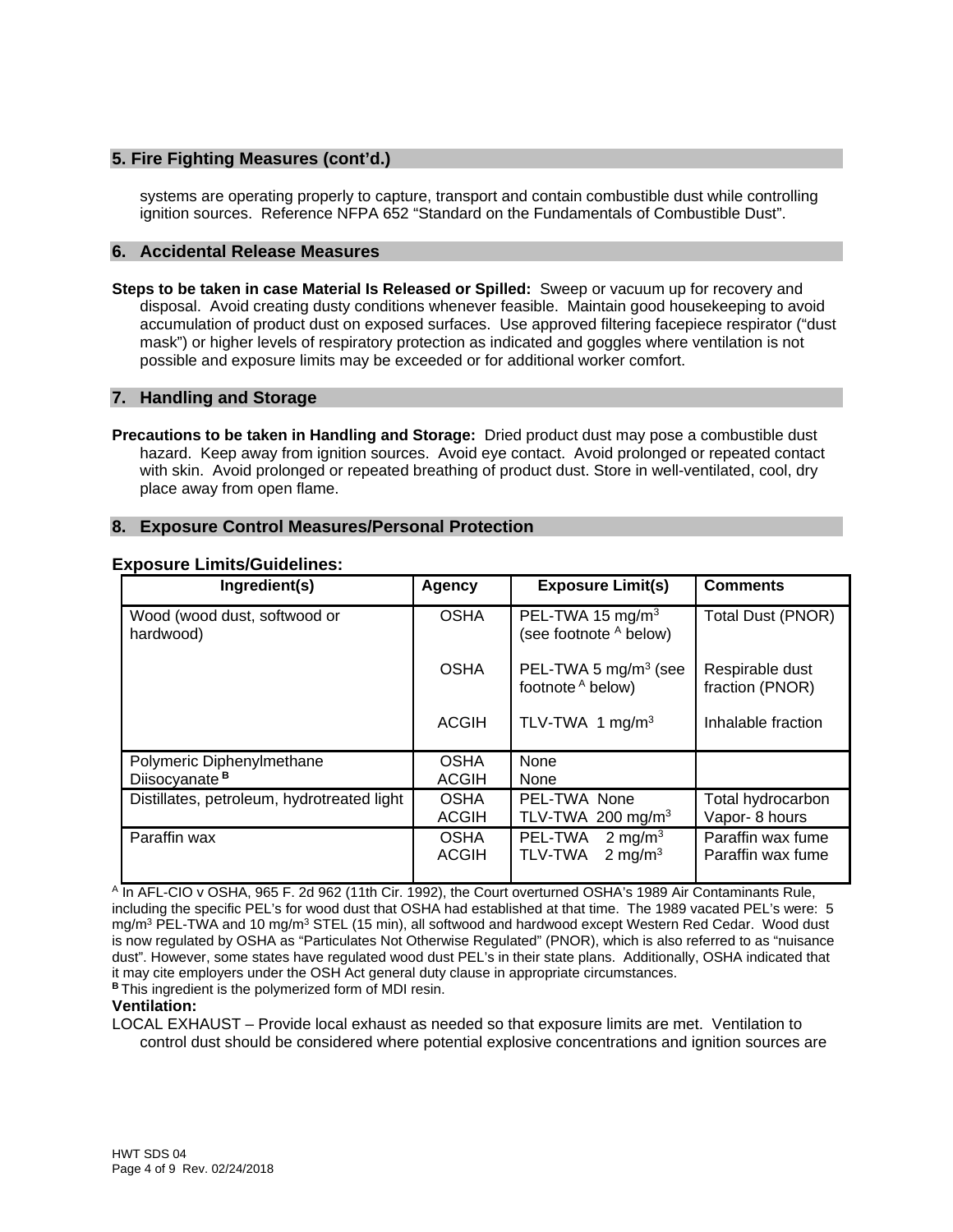#### **8. Exposure Control Measures/Personal Protection (cont'd.)**

present. The design and operation of any exhaust system should consider the possibility of explosive concentrations of product dust within the system. See "SPECIAL" section below.

- MECHANICAL (GENERAL) Provide general ventilation in processing and storage areas so that exposure limits are met.
- SPECIAL Ensure that exhaust ventilation and material transport systems involved in handling this product contain explosion relief vents or suppression systems designed and operated in accordance with applicable standards if the operating conditions justify their use.
- OTHER ENGINEERING CONTROLS Cutting and machining of product should preferably be done outdoors or with adequate ventilation and containment.

#### **Personal Protective Equipment:**

- RESPIRATORY PROTECTION Use filtering face piece respirator ("dust mask") tested and approved under appropriate government standards such as NIOSH (US),CSA (Canada), CEN (EU), or JIS (Japan) if exposure limits may be exceeded or for additional worker comfort or symptom relief. Use respiratory protection in accordance with jurisdictional regulatory requirements similar to the OSHA respiratory protection standard 29CFR 1910.134 following a determination of risk from potential exposures.
- EYE PROTECTION Approved goggles or tight fitting safety glasses are recommended when excessive exposures to dust may occur (e.g. during clean up) and when eye irritation may occur.
- PROTECTIVE GLOVES Cloth, canvas, or leather gloves are recommended to minimize potential slivers or mechanical irritation from handling product.
- **NOTE:** Impervious gloves are recommended, when handling freshly processed product before the treating compounds are completely dry. In the production phase when the wood is still wet from treatment, durable nitrile or butyl gloves are recommended.
- OTHER PROTECTIVE CLOTHING OR EQUIPMENT Outer garments which cover the arms may be desirable in extremely dusty areas or areas where the wood is still wet from surface treatment.
- WORK/HYGIENE PRACTICES Follow good hygienic and housekeeping practices. Clean up areas where dust settles to avoid excessive accumulation of this combustible material. Avoid skin contact with settled dusts. Minimize compressed air blowdown or other practices that generate high airbornedust concentrations.

#### **9. Physical/Chemical Properties**

| Odor/Odor Threshold(s):                         | <b>NAV</b>                                                |
|-------------------------------------------------|-----------------------------------------------------------|
| pH:                                             | <b>NAP</b>                                                |
| <b>Melting/Freezing Point:</b>                  | <b>NAP</b>                                                |
| Boiling Point (@ 760 mm Hg) and Range:          | <b>NAP</b>                                                |
| <b>Flash Point:</b>                             | <b>NAV</b>                                                |
| <b>Evaporation Rate:</b>                        | <b>NAP</b>                                                |
| <b>Flammability:</b>                            | <b>NAV</b>                                                |
| <b>Lower/Upper Explosive Limits:</b>            | 40,000 mg of dust per cubic meter of air is often used as |
|                                                 | the LEL for wood dusts.                                   |
| Vapor Pressure (mm Hg):                         | <b>NAP</b>                                                |
| Vapor Density (air = 1; 1 atm):                 | <b>NAP</b>                                                |
| <b>Relative Density:</b>                        | <b>NAP</b>                                                |
| Solubility:                                     | <b>NAP</b>                                                |
| <b>Partition Coefficient (n-octanol/water):</b> | <b>NAP</b>                                                |
| <b>Autoignition Temperature:</b>                | Variable [typically 400°-500°F (204°-260°C)]              |
| <b>Decomposition Temperature:</b>               | <b>NAV</b>                                                |
| <b>Viscosity:</b>                               | <b>NAP</b>                                                |
| <b>Other Properties:</b>                        | <b>NAP</b>                                                |

**Appearance:** Solid composite product with a solvent and wood odor.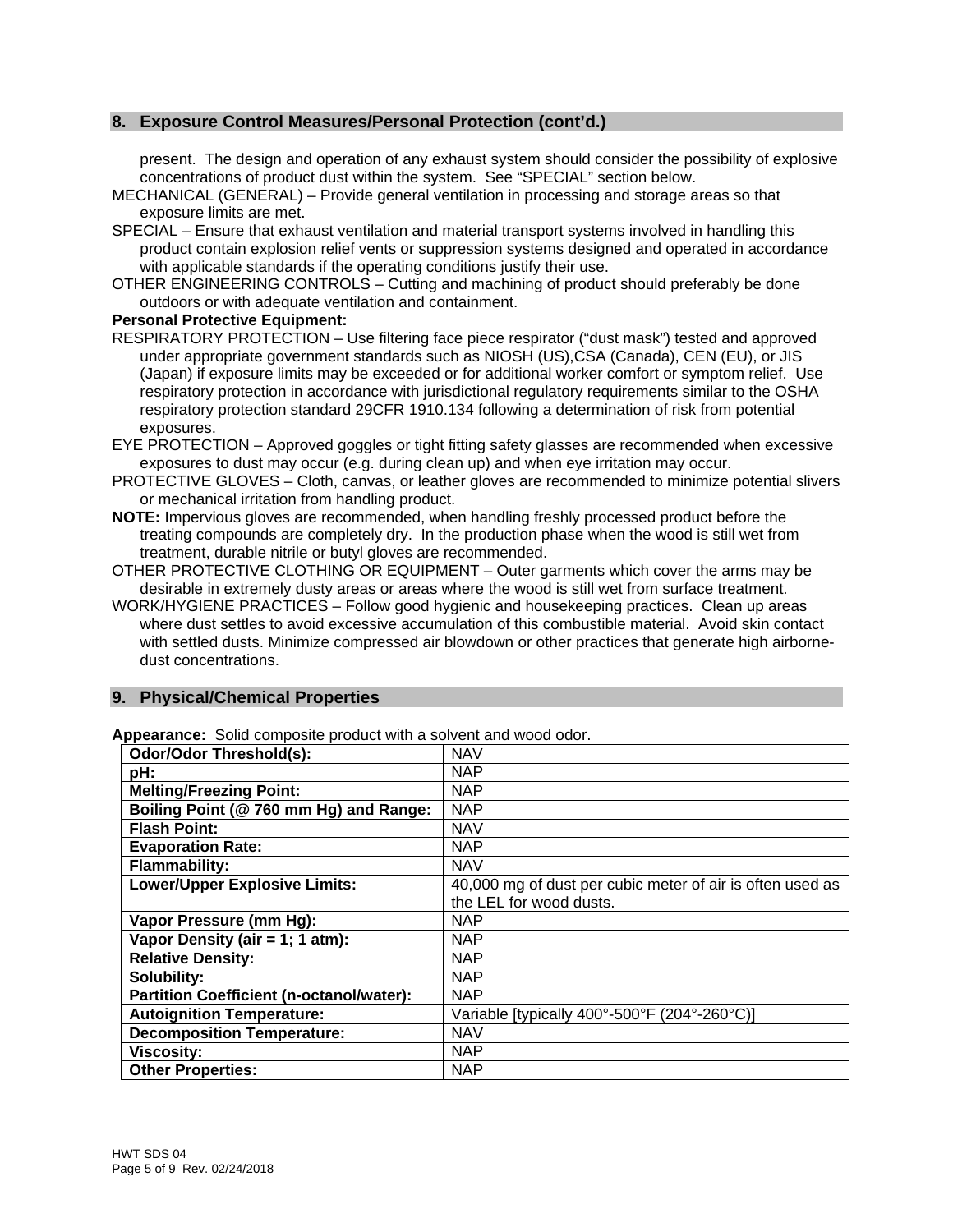#### **10. Stability and Reactivity**

**Reactivity:** NAP

Hazardous Polymerization: **D** May occur **Manual Manual Manual Manual Manual Manual Manual Manual Manual Manual Manual Manual Manual Manual Manual Manual Manual Manual Manual Manual Manual Manual Manual Manual Manual Manua** 

**Stability: □ Unstable ■ Stable** 

**Conditions to Avoid:** Avoid all sources of ignition, protect form moisture.

**Incompatibility (Materials to Avoid):** Avoid contact with strong acids, bases, oxidizing agents and drying oils.

**Hazardous Decomposition or By-Products:** Natural decomposition of organic materials such as wood may produce toxic gases and an oxygen deficient atmosphere in enclosed or poorly ventilated areas. Spontaneous and rapid hazardous decomposition will not occur.

**Sensitivity to Static Discharge:** Airborne wood and resin dust may be ignited by a static discharge depending on airborne concentrations, particle size and moisture content (for wood particles).

#### **11. Toxicological Information**

#### **Likely Route(s) of Exposure:**

- □ Ingestion:
- **Ex** Skin: Dust
- **Ed Inhalation: Dust**
- Eye:Dust
- **Signs and Symptoms of Exposure:** See section 4 for acute hazards. Chronic hazards addressed below:
- **Wood Dust NTP:** According to its Report on Carcinogens, Fourteenth Edition, NTP states, "Wood dust is known to be a human carcinogen based on sufficient evidence of carcinogenicity from studies in humans". An association between wood dust exposure and cancer of the nasal cavity has been observed in many case reports, cohort studies, and case-control studies that specifically addressed nasal cancer. Strong and consistent associations with cancer of the nasal cavities and paranasal sinuses were observed both in studies of people whose occupations are associated with wood dust exposure and in studies that directly estimated wood dust exposure. This classification is based primarily on increased risk in the occurrence of adenocarcinomas of the nasal cavities and paranasal sinuses associated with exposure to wood dust. The evaluation did not find sufficient evidence to associate cancers of the oropharynx, hypopharynx, lung, lymphatic and hematopoietic systems, stomach, colon or rectum with exposure to wood dust. There is inadequate evidence for the carcinogenicity of wood dust from studies in experimental animals according to NTP.
- **Wood Dust: IARC Group 1:** Carcinogenic to humans; sufficient evidence of carcinogenicity. This classification is primarily based on studies showing an association between occupational exposure to wood dust and adenocarcinoma to the nasal cavities and paranasal sinuses. IARC did not find sufficient evidence of an association between occupational exposure to wood dust and cancers of the oropharynx, hypopharynx, lung, lymphatic and hematopoietic systems, stomach, colon or rectum.

## **Carcinogenicity Listing(s):**<br> **EX** NTP:

Wood dust- Known Human Carcinogen.

- **E** IARC Monographs: Wood dust, Group 1 carcinogenic to humans.
- OSHA Regulated: None

**Toxicity Data:** No specific information available for product or material in purchased form. Individual component information is listed below.

#### **Components:**

Wood dust (softwood or hardwood)

Dusts generated from sawing, sanding or machining the product may cause respiratory irritation, nasal dryness and irritation, coughing and sinusitis. NTP and IARC (Group 1) classify wood dust as a human carcinogen. See Section 2 above.

Permethrin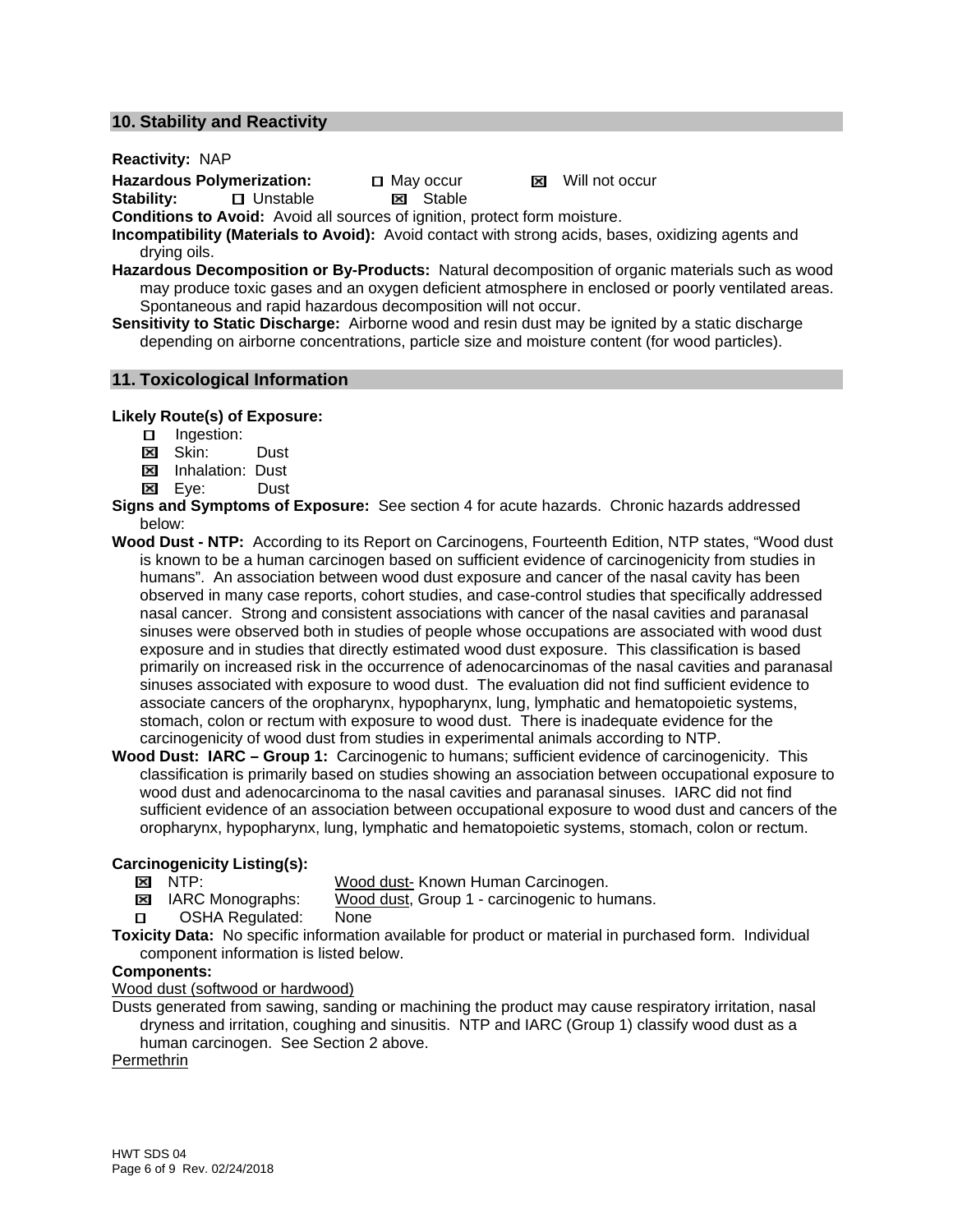#### **11. Toxicological Information (cont'd.)**

 $LD_{50}$  (oral) rat 220 mg/kg;  $LD_{50}$  (dermal) rat >5000 mg/kg. 3-iodo-2 propynyl butyl carbamate  $LD_{50}$  (oral) rat 1100 mg/kg. **Target Organs:** Eyes, skin, and respiratory system.

#### **12. Ecological Information**

**Ecotoxicity:** NAV for finished product.

**Biopersistance and Degradability:** Wood in this product would be expected to be biodegradable. Polymeric MDI

The effects from a simulated accidental pollution event in a pond with polymeric MDI on different trophic levels of the aquatic ecosystem were investigated (Heimbach F. et.al., 1996). Neither monomeric MDI nor its potential reaction product MDA (4, 4 -diphenylmethanediamine) was detected in water or accumulated by fish. The MDI polymerized to inert polyurea on the sediment of the test ponds. This polymerization formed carbon dioxide, released as bubbles which floated to the water surface. There was no direct effect on the pelagic community (phytoplankton, zooplankton, fish, and macrophytes) of the test ponds. The atmospheric concentration of MDI arising from a release is naturally low on account of MDI's very low volatility. It is expected that airborne MDI will have a rather short half-life as a consequence of ready degradation to inorganic compounds by hydroxyl radicals present in the troposphere.

**Bioaccumulation:** NAV. **Soil Mobility:** NAV **Other Adverse Effects:** NAP

#### **13. Disposal Considerations**

**Waste Disposal Method:** CAUTION: Do not burn treated wood in open fires, stoves or fireplaces because toxic chemicals may be produced in the smoke and ash. It is the user's responsibility to determine at the time of disposal whether your waste meets any jurisdictional restrictions for treated wood from commercial or industrial use (for example, construction sites). Do not use treated wood as a compost or mulch. Check with your federal, state, local or provincial regulatory representatives prior to disposal.

#### **14. Transport Information**

**Mode**: (air, land, water) Not regulated as a hazardous material by the U.S. Department of Transportation. Not listed as a hazardous material in Canadian Transportation of Dangerous Goods (TDG) regulations. Not regulated as a hazardous material by IMDG or IATA regulations concerning the transport of hazardous materials.

| <b>NAP</b> |
|------------|
| <b>NAP</b> |
| <b>NAP</b> |
| <b>NAP</b> |
| <b>NAP</b> |
|            |
| NAP.       |
|            |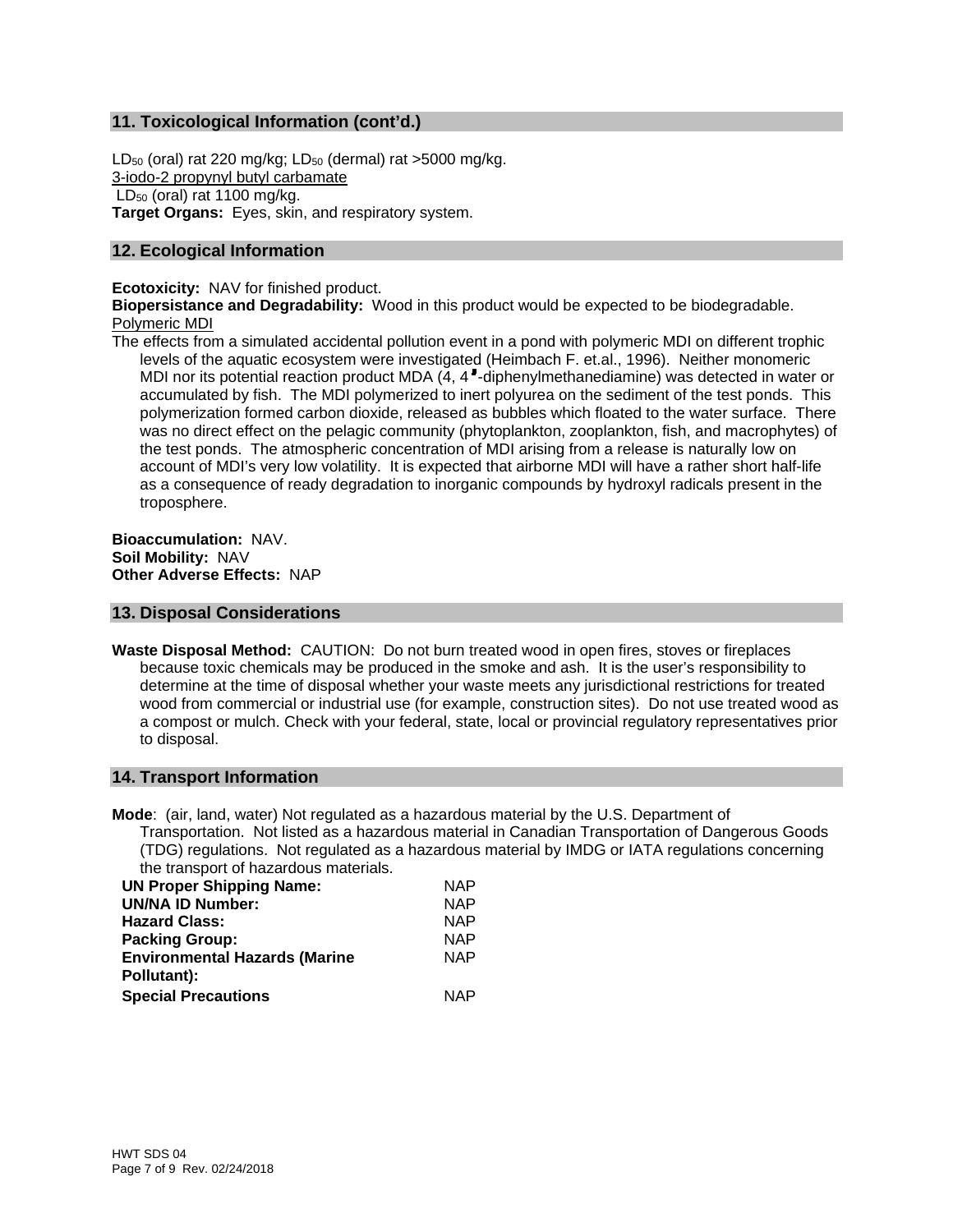#### **15. Regulatory Information**

**TSCA:** All components of this product are listed on the TSCA inventory.

**CERCLA:** NAP

**DSL:** All components of this product are listed on the Canada DSL.

**OSHA:** Wood products are not hazardous under the criteria of the federal OSHA Hazard Communication Standard 29 CFR 1910.1200. However, wood dust generated by sawing, sanding or machining this product may be hazardous.

#### **STATE RIGHT-TO-KNOW:**

- **California Proposition 65** This product contains methyl isobutyl ketone (MIBK), cumene and 1,4 dioxane in trace amounts, substances known to the State of California to cause cancer and/or developmental effects.
- **WARNING:** Drilling, sawing, sanding or machining wood products can expose you to wood dust, a substance known to the State of California to cause cancer. Avoid inhaling wood dust or use a dust mask or other safeguards for personal protection.
- Pennsylvania When cut or otherwise machined, the product may emit wood dust. Wood dust, permethrin, cumene, 1,4-dioxane and MIBK appear on Pennsylvania's Appendix A, Hazardous Substance Lists.
- New Jersey When cut or otherwise machined, the product may emit wood dust. Wood dust, permethrin, cumene, 1,4-dioxane and MIBK appear on New Jersey's Environmental Hazardous Substance List.
- **SARA 313 Information:** To the best of our knowledge, this product contains no chemical subjected to the SARA Title III Section 313 supplier notification requirements.
- **SARA 311/312 Hazard Category:** This material has been reviewed according to the EPA "Hazard Categories" promulgated under SARA Title III Sections 311 and 312 and is considered, under applicable definitions, to meet the following categories:

| An immediate (acute) health hazard | Yes |
|------------------------------------|-----|
| A delayed (chronic) health hazard  | Yes |
| A corrosive hazard                 | No  |
| A fire hazard                      | No  |
| A reactivity hazard                | No  |
| A sudden release hazard            | Nο  |
|                                    |     |

#### **16. Other Information**

**Date Prepared:** 02/24/2018

**Date Revised:** NAP

**Prepared By:** Honolulu Wood Treating LLC.

**Honolulu Wood Treating SDS and label available on:** http://hwthawaii.com/

**User's Responsibility**: The information contained in this Safety Data Sheet is based on the experience of occupational health and safety professionals and comes from sources believed to be accurate or otherwise technically correct. It is the user's responsibility to determine if the product is suitable for its proposed application(s) and to follow necessary safety precautions. The user has the responsibility to ensure that the most current SDS is used.